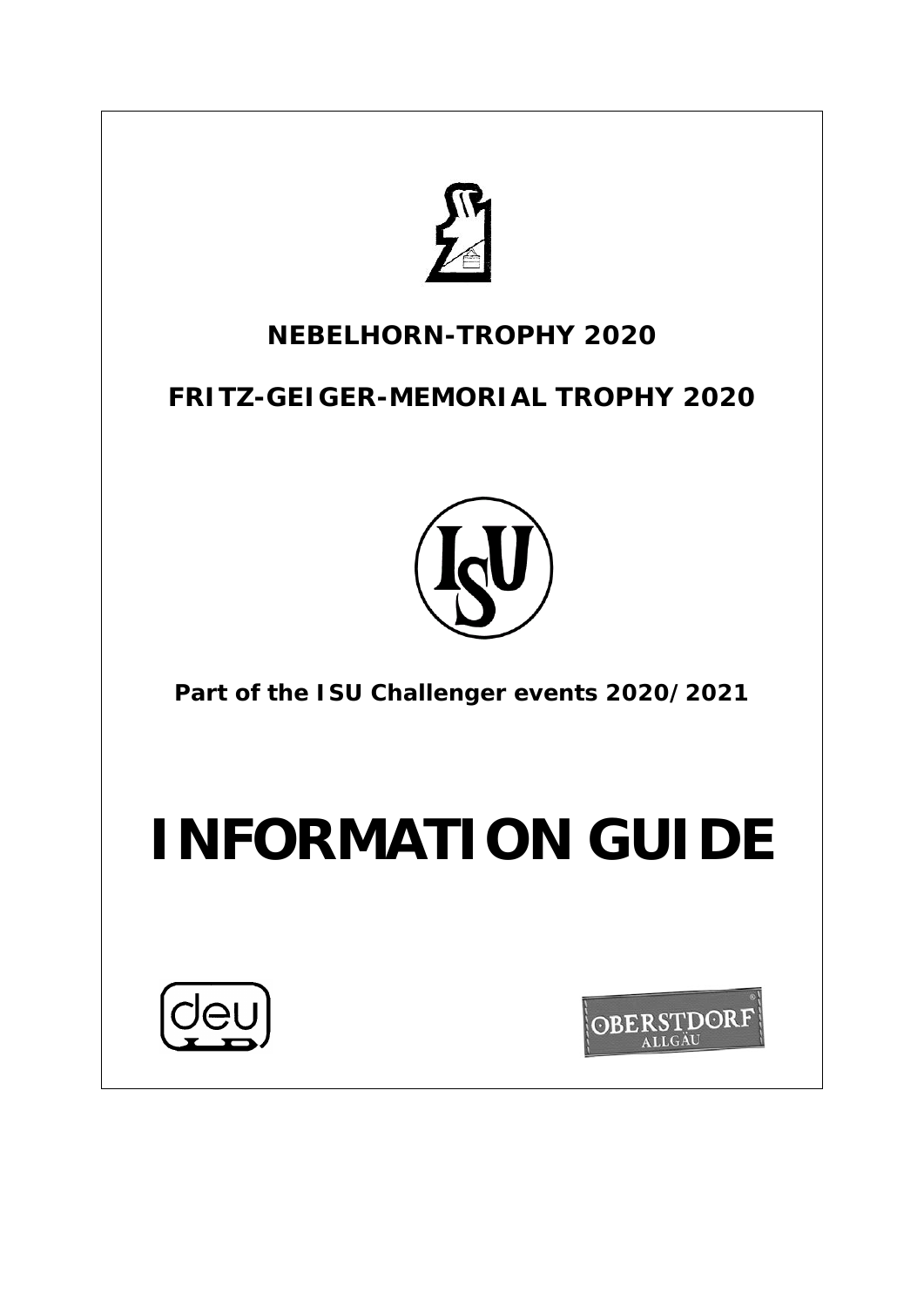



Ladies and Gentlemen, dear Skaters, dear Friends,

Slowly the Covid-19 restrictions will be lowered and most of the Government decisions are a borderline between keeping the number of infections as low as possible and giving back the population a kind of "normal" life, of which sport is an essential part. So also, in Germany. As of today, we do hope that at least a limited number of spectators are allowed to attend an indoor sport-event and that the travel restrictions for more countries will be lowered.

The Organizing Committee of the 52<sup>nd</sup> "Nebelhorn-Trophy in Oberstdorf" continues its preparation work and will start the event as scheduled with the necessary permission of our Government. We have worked out a guide for movements within the arena, a hygienic concept and most important a guide to keep the distance between each individuals, the teams, the viewers, and guests.

We, however, must ask for your understanding that once the situation will change and does not allow us to conduct our event, we need to cancel the competition on a very short notice.

As in the previous years, the 2020 "Nebelhorn-Trophy" is part of the ISU Challenger events and to make your points for the ISU World Standing and the required Technical Minimum Scores (see also ISU Communication2335).

We will offer our deepest thanks to the International Skating Union for their confidence and trust, our sincere welcome to all guests and to the participants from all around the World and the best of luck and success.

Good luck for your preparation, stay healthy and welcome to Oberstdorf.

Dieter Hillebrand Deutsche Eislauf-Union e.V. President

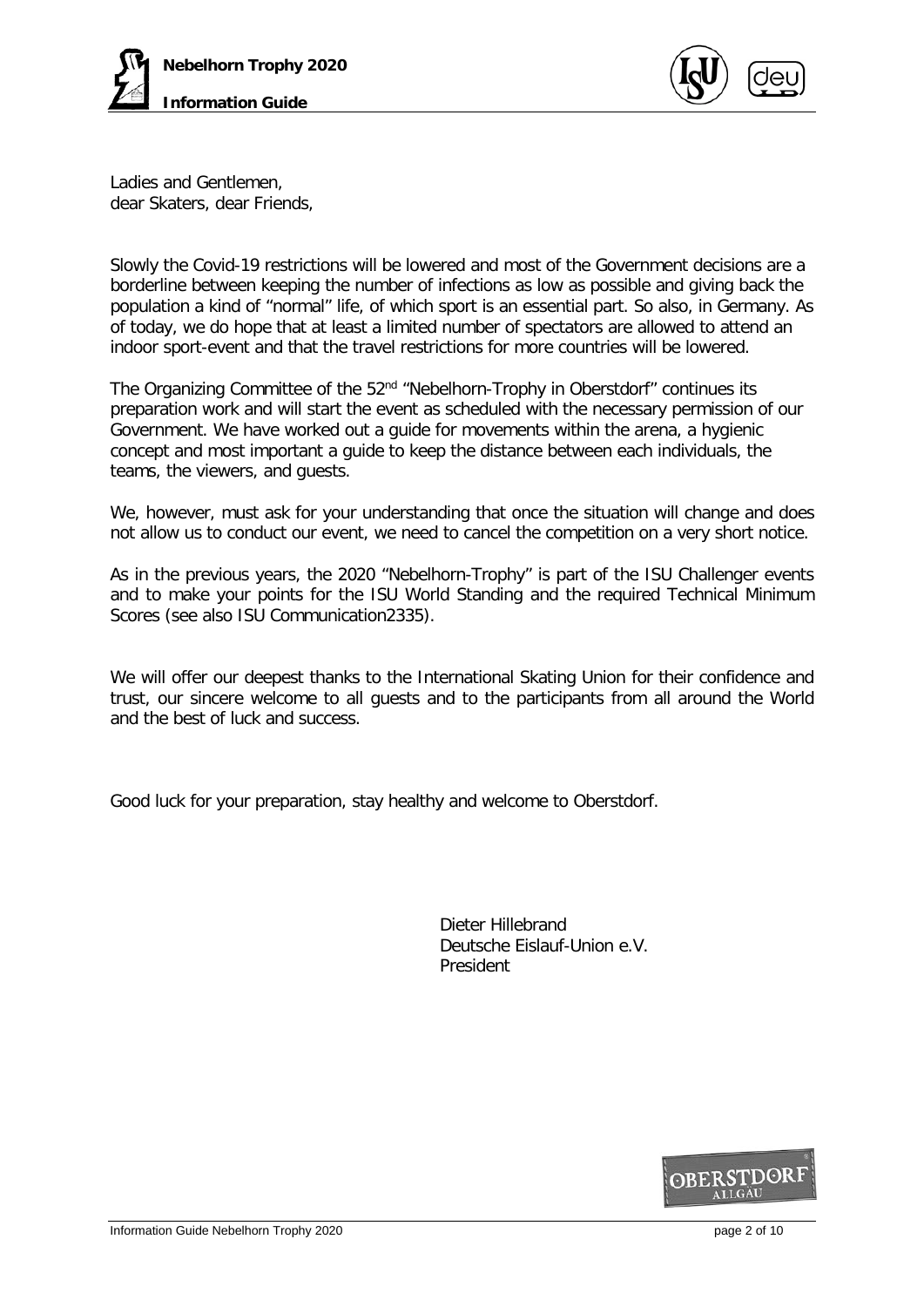



# **AREA**

Oberstdorf is located in the southern area of Germany and is the centre of tourism within the region called "Oberallgäu". About 10.000 inhabitants live in Oberstdorf, but more than 20.000 beds are available for guests during the year.

The pedestrian area in the village might be the biggest in the World (227.500 square meters) – only a few streets are available for traffic. Oberstdorf was the first community in



Germany, which kept the cars outside the village. The altitude of the village itself is 813 m; the highest mountain next door, the Nebelhorn, is over 2.200 m. All kind of sport activities are possible. Magnificent ski areas, more than 200 km of well-equipped walking ways into the 7 valleys, used also for cross-country skiing in the wintertime, mountain climbing, golf, rafting and many other indoor and outdoor varieties are offered, but one of the main attractions in Oberstdorf is the National Training Centre for Figure Skating, one of the "ISU Centres of Excellence".

# **VENUE**

Two 30x60m sized fully air-conditioned ice rinks, side by side, one with 1.600 spectator seats and the smaller one with 600 spectator seats and a Curling rink, also used for all kinds of skating, with the ice surface of 20x45m, also fully air-conditioned, are the heart of the National Training Centre for Figure Skating in Oberstdorf. A dormitory school with 44 beds,

mainly used by the German Ski Federation, a restaurant, fitness centre with a fully equipped centre for medical treatment and a sauna is available for skaters, living in this centre for a longer or shorter period. Many famous skaters from Germany and other countries used the excellent facilities of the training-centre like<br>Jane Torvill and Christopher Dean, Isabelle and Paul Jane Torvill and Christopher Dean, Duchesnay, Norbert Schramm, Scott Hamilton, Susanna Rahkamo and Petri Kokko or the bronze medallists of the ISU World Championships 2004 Kati Winkler and Renè Lohse, Carolina Kostner and Tomas Verner and, last but not least, Aljona Savchenko and Bruno Massot. Oberstdorf has always been the place for figure skating and since 1958, when they opened the first summer skating facility, the name of the center has a special sound within the skating family.



The venue is been awarded by the ISU as one of the "ISU Centres of Excellence for Figure Skating", an award which mirrors the past and the future of our Skating Centre.

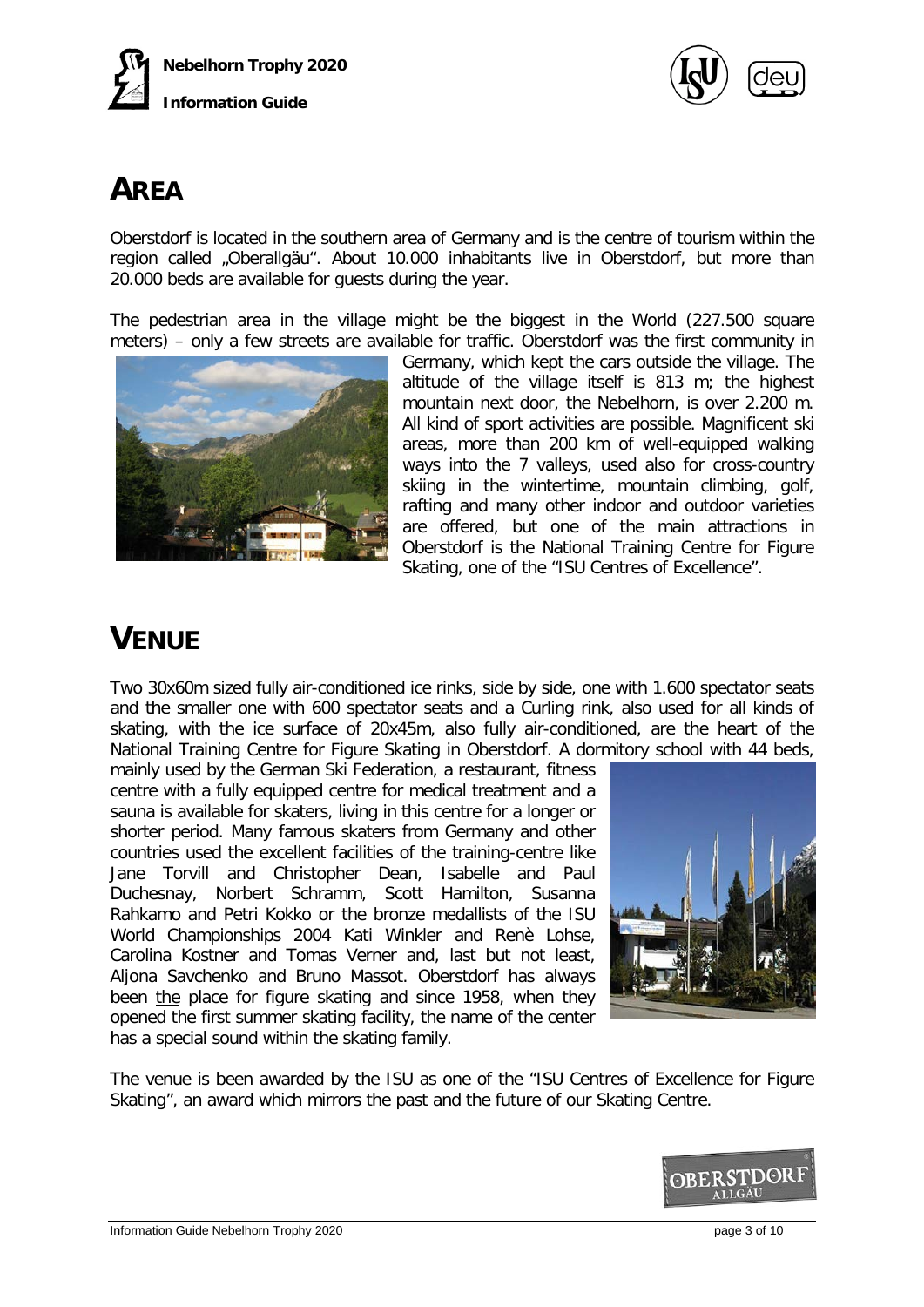

### **THE COMPETITION**



The "Nebelhorn-Trophy" is one of the oldest and most traditional international events in Figure Skating within the ISU. Created in 1963 first as an international Dance event around Eastern, moved to an international competition for Juniors and finally in 1969 established in the format of today. 2020 is the  $52<sup>nd</sup>$  edition of this event.

After the Games is before the Games and Oberstdorf is always one of the first competitions in the year towards the next Olympic Games, which will be Beijing 2022 and,

with the Challenger events, this road is well paved for the future and the future stars.

# **HOTEL**

All Competitors, Coaches and Team Leaders, as well as Team Officials, Medical Staff or Chaperones are requested to take care about accommodation and bear their own expenses. Hotel accommodation can be booked through the following agency:

> Tourismus Oberstdorf im Oberstdorf Haus - Vertrieb - Prinzregenten-Platz 1; D-87561 Oberstdorf / Germany Phone: +49 8322 700 1305 E-mail: [reservierung@oberstdorf.de](mailto:reservierung@oberstdorf.de)

Online booking: <https://eislauf-union.de/events/nebelhorn-trophy-hotel>

Please use the online booking possibility, which will help our partners to find an appropriate proposal for your needs.

#### **The OC will care about the accommodation for the confirmed judges of the competition, the Referees and Technical Panels.**

The accommodation of all event Officials will be announced at a later stage and individually.

# **EXPENSES**

The OC will cover accommodation and meals for all **Referees, Technical Controllers, Technical Specialists and Data and Replay Operator**, who are serving in the "Nebelhorn-Trophy" from

Tuesday, September 22<sup>nd</sup>, 2020 starting with dinner until Sunday, September  $27<sup>th</sup>$ , 2020, ending with breakfast

and for all **Judges**, drawn and accepted for the event, from

Wednesday, September 23rd, 2020, starting with Lunch until Sunday, September 27<sup>th</sup>, 2020, ending with breakfast

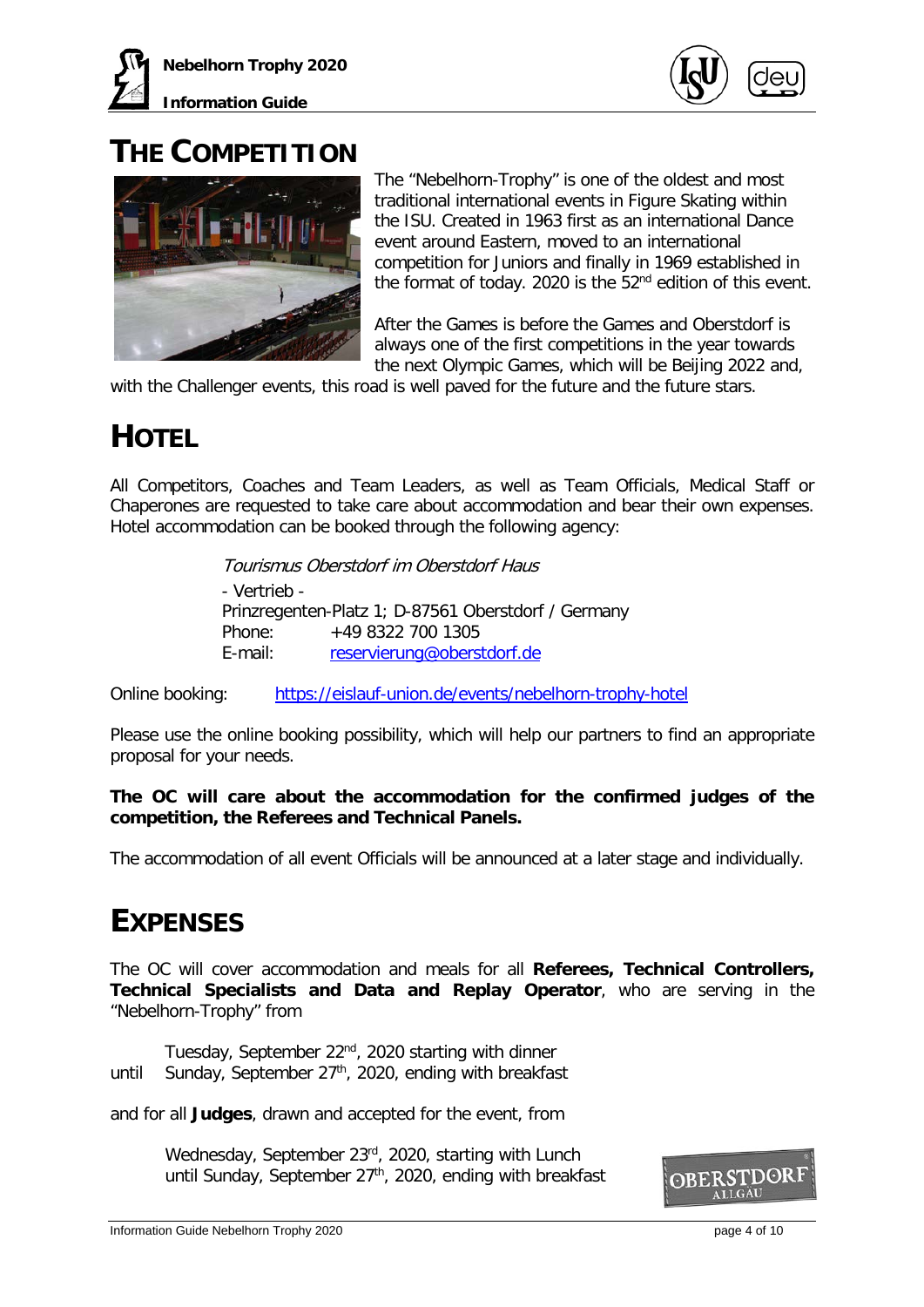



The Organizing Committee will provide all persons, as mentioned above, with meal coupons, valid only in the Restaurant of the Skating arena.

All other Team Members have to bear their own expenses.

Travel expenses will be covered by the OC for all Referees, the Technical Panels, the Dataand the Replay Operators.

### **CALCULATION OF EVENTS**

The events will be calculated according to Rule 352 and 353.

### **PANEL OF JUDGES**

It is the intention of the Organizing Committee to accept as many judges as required and needed. We will, however, inform the Members concerned prior to any flight bookings who has been accepted as Judge and whose entry needs to be withdrawn. For this purpose, a preliminary draw will be made in public. We try to realize a panel of 7 Judges each discipline with a minimum of 6 Judges.

In case of needed, a split of the panel with a draw on site will decide, which Judge will start to judge the first segment and which Judge will serve in the second segment (see also the principles of ISU Rule 582).

### **WORLD RANKING POINTS**

The "Nebelhorn-Trophy", as part of the "Challenger events" and will count for World Ranking points. Skaters/couples placed in the top eight (8) in the single disciplines and the top five (5) in Pairs and the top six (6) in Ice Dance will be awarded with points according to the respective ISU Communication 2227. Any update of the ISU for this season, based on the limitation of travelling, will be valid for the "Nebelhorn-Trophy".

### **ARRIVAL AND DEPARTURE**

Teams arriving at Munich airport may request a special transportation by bus to Oberstdorf, provided the arrival time and the request for such transportation has been announced and confirmed in time. The costs per person and one way are  $\epsilon$  50,00. Only in very exceptional cases transport for single persons will be provided at the cost of the person concerned. **For this purpose, the OC will have up to three (3) buses on Tuesday, September 22nd, 2020 running from Munich Airport to Oberstdorf. One bus in the morning, one bus around noon and one bus in the evening. Depending on the demand, additional bus(es) may be organized also on Wednesday, September 23rd, 2020 as well.** 

The same procedure will be handled for the departure.

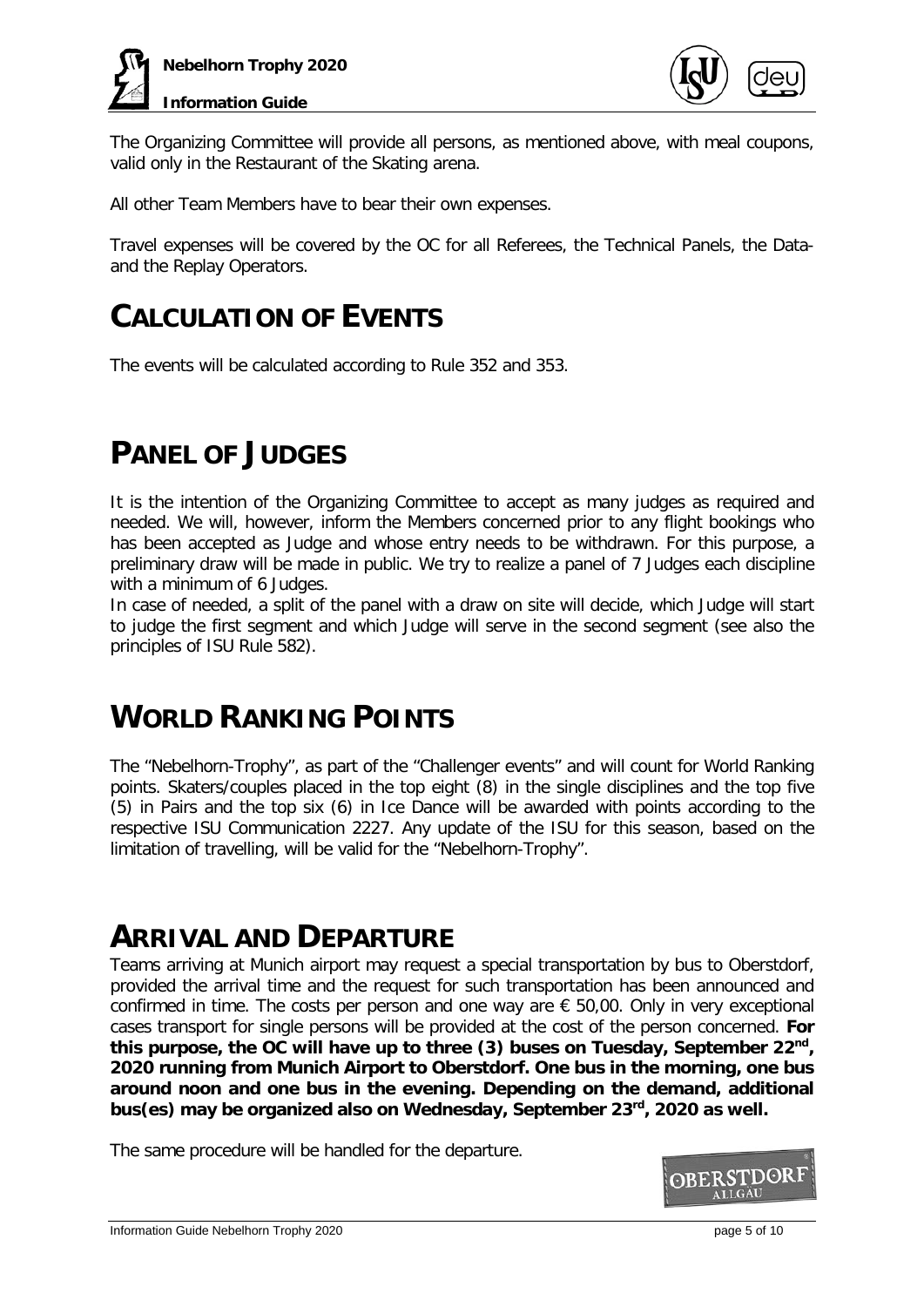



Detailed information will be given to the Members after the August 28<sup>th</sup>, 2020.

#### **IMPORTANT**

If you book your flights, please make sure that

- no arrival time in Munich should be planned later than 18.00 h
- no departure from Munich should be planned before 11.00 h

There is nearly no chance to reach Oberstdorf by public transport for those who will arrive outside the time-range and there is no chance to catch flights earlier than indicated above. The earliest train from Oberstdorf is leaving at 06:00am and it takes its time to the airport. An overnight stay in Munich would be necessary.

### **TRAVEL INFORMATION**

Oberstdorf, located in the south of Germany, is easy to reach.

#### **By plane**



#### Airport Munich – official airport

Airport shuttle-train to Munich main station (follow the green signs to S1 or S8). The train needs 45 min. to reach Munich main station, where you need to change for train on platform 29 – 36 to the departure platform for Oberstdorf.

For the train connection Munich Main Station to Oberstdorf please see "trains".

#### **By train**



#### Munich Main Station - official train station

Nearly every hour a train is running from Munich to Oberstdorf. Most of them are "direct trains" without any necessary change. The time to calculate is app. 2 ½ hours.

Other train connections are directly from the northern part of Germany to Oberstdorf via Ulm.

The train ride leads you through the most beautiful area of southern Bavaria, stops in one of the oldest Roman settlement in Germany, Kempten, and brings you into Oberstdorf.

**By car**



Munich to Oberstdorf Motorway to Kempten either via Munich or Ulm. Distances: Munich – Oberstdorf 220 km Also easy to reach from Zürich (SUI) via St. Gallen, St. Margarethen, Bregenz.

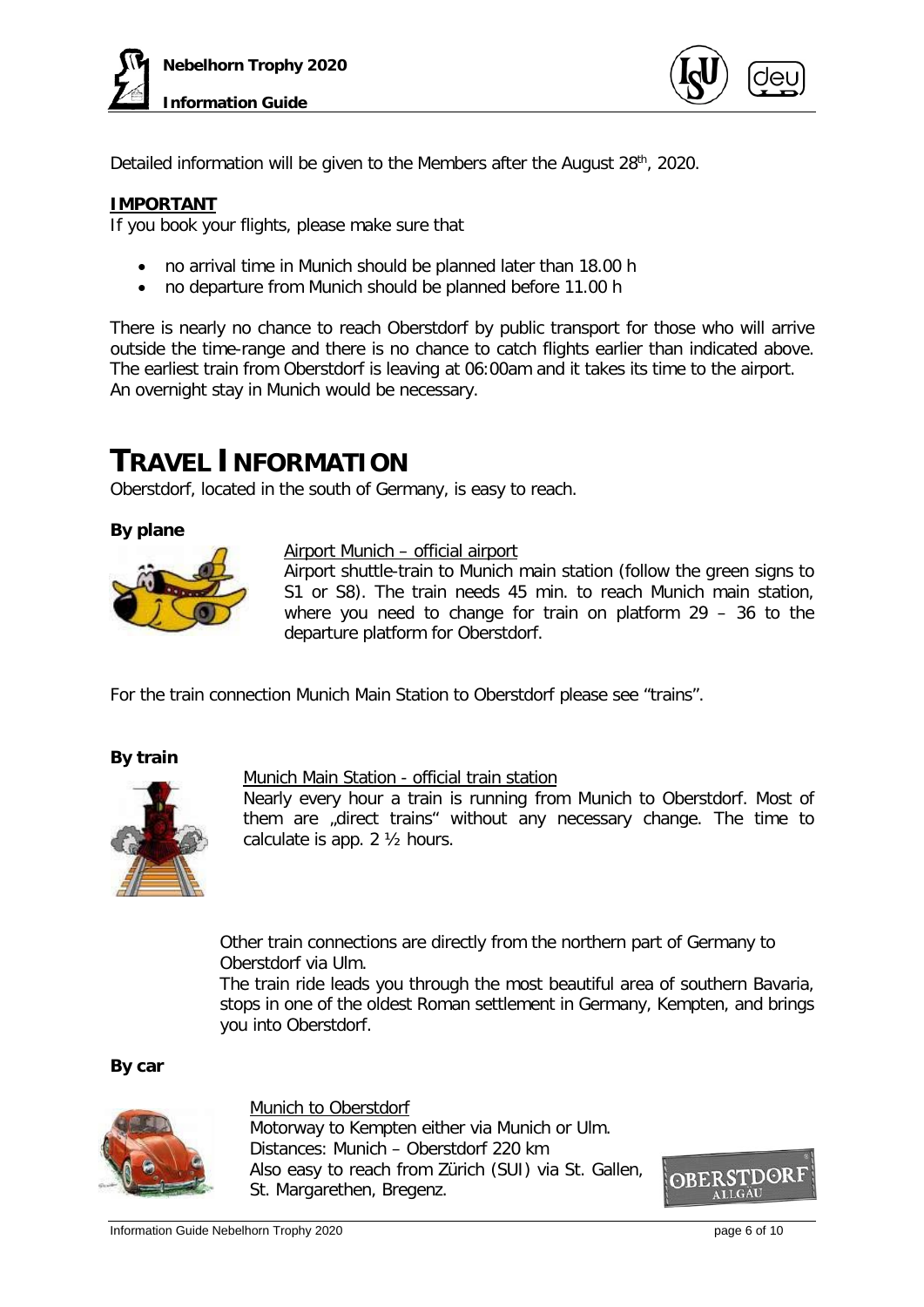



### **USEFUL INFORMATION**

#### **Passport and Visa Requirements**

All citizen from the Schengen area may enter Germany without presenting his or her passport. For citizen from other countries a valid passport is necessary. Please check with the German Embassy or Consulate whether your country also needs a visa for entering the country.

Any Covid-19 changes must be observed.

#### **VAT**

The VAT is always included in the price presented to the customers/guests in shops and restaurants etc. and will be 16 %, for hotels only 5%. Refunds of VAT is in general not possible. Tipping at restaurant is not mandatory, but welcome.

#### **Currency & Banks**

The currency used in Germany is EURO  $(E)$ . The banks in Oberstdorf are all closed Saturdays and Sundays. The opening hours are as following:

| <b>Banks in Oberstdorf</b> | Days        | <b>Opening hours</b> |                 |
|----------------------------|-------------|----------------------|-----------------|
| Raiffeisenbank Oberstdorf  |             |                      |                 |
| Nebelhornstr. 2            | Mon. – Wen. | $08:30 - 16:00$      |                 |
|                            | Thu.        | $08:30 - 18:00$      |                 |
|                            | Fri.        | $08:30 - 15:00$      |                 |
| Sparkasse Oberstdorf       |             |                      |                 |
| Bahnhofsplatz 2            | Mo. – Thu.  | $08:30 - 12:00$ &    | $14:00 - 16:00$ |
| (Near the train station)   | Wed.        | Afternoon closed     |                 |
|                            | Fri.        | $08:30 - 16:00$      |                 |

#### **Electricity**

Electrical sockets are 220 – 240 V AC 50 Hz, using 2 pin plugs.

### **ACCREDITATION**

The accreditation is open from Tuesday, September  $22^{nd}$ ,  $2020 - 12:00$  in the morning and ending once the competition is concluded. Please see also the Operating hours as displayed. The location of the accreditation is in the Skating Arena, Ice Rink 2

Accepted Team Members will receive an ID-Pass for the whole period of the events; accepted chaperones need to purchase an all-eventticket, which includes the final exhibition, at the prize of  $\epsilon$  65,00 each.

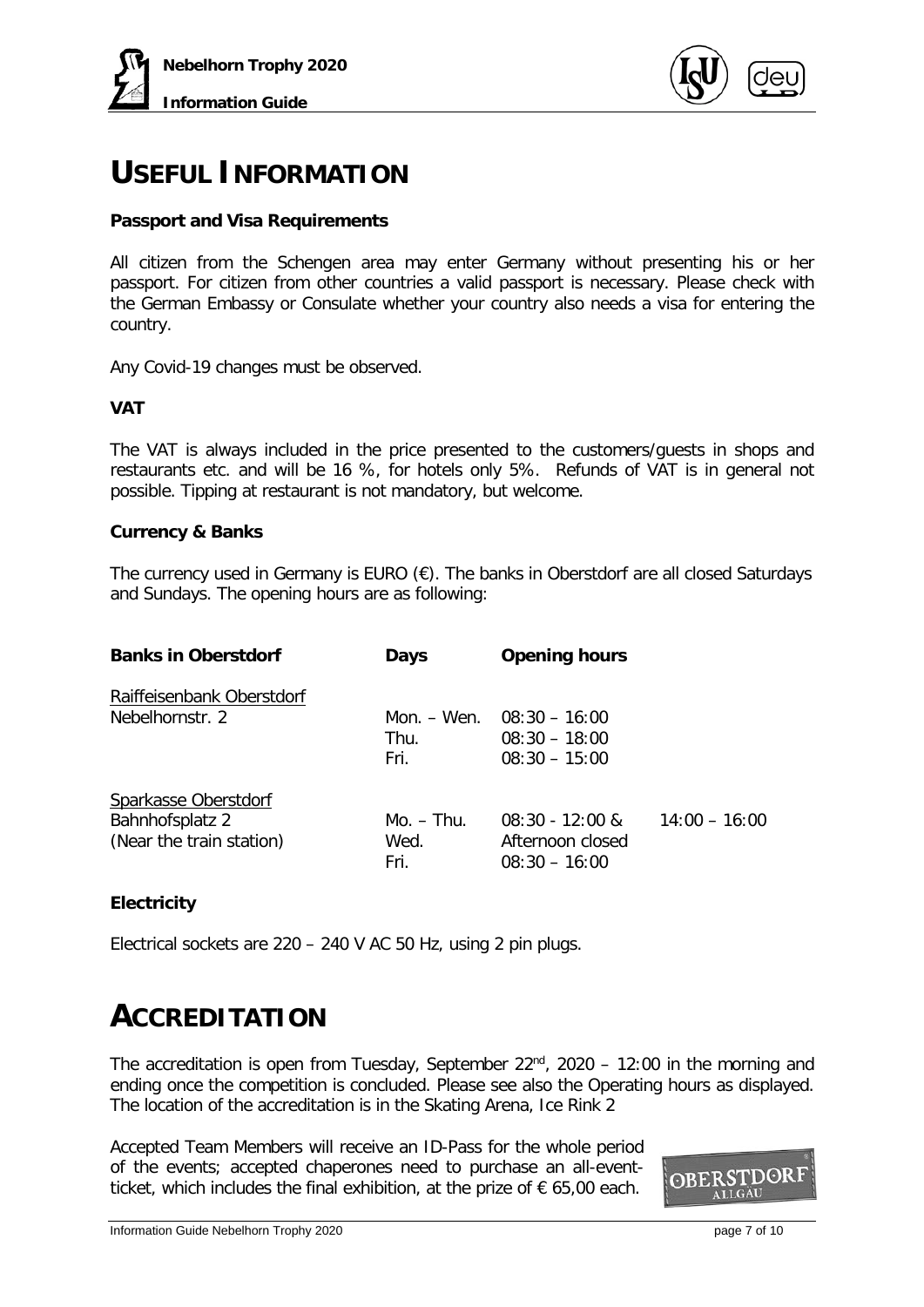



# **MUSIC**

With the new Rule, accepted at the ISU Congress 2016 concerning "Digital Music", the Organizing Committee decided upon the following solution:

"In accordance with Rule 343, paragraph 1 all Competitors shall furnish competition music of excellent quality in digital audio file. The OC of the "Nebelhorn-Trophy" requests that the music files will be submitted on preferable on CD or any other transportable independent free accessible medium onside at the time of registration. The Organizing Committee will keep the medium with the music files until the end of the competition, therefore it is not acceptable to use any kind of smart phone, tablet or similar medium to provide the music.

Each program (short program, free skating, short dance, free dance) **must** be recorded on a separate file. In addition, competitors/couples **must provide a CD as back-up medium for each program***."* The OC will copy each individual music to be played during practice and event.

# **DRAWS**

The Organizing Committee is following the decision of the ISU Congress 2018, Rule 513, paragraph 2, and will use existing procedure for "ISU Grand Prix of Figure Skating Series (Senior) for Short Programs and Rhythm Dance and the "reverse order system" for the final Free Skating/Free Dance.

# **EXHIBITION**

The top 3 placed skaters/couples in each discipline plus additional hand-picked skaters/couples are invited to participate in the final Exhibition on Saturday, September 26<sup>th</sup>, 2020, starting at 20:15 h.

### **FRITZ-GEIGER-MEMORIAL TROPHY**

The Fritz-Geiger-Memorial Trophy is a team event within the "Nebelhorn-Trophy". Only the best placed skater/couple of each participating ISU member will count for points according to the scale, explained in details in the official announcement. The Trophy is named after the late President of the German Skating Federation, Mr. Fritz Geiger, who was the Director of the Tourist Board in Oberstdorf and the initiator of the skating-centre. The Trophy has been donated by US Figure Skating.

# **ENVIRONMENT**

The Organizing Committee very much support the activity of IOC and ISU, not to use any plastic material on the occasion of our event. We will e.g. provide in our VIP Lounge only

glass bottles, no plastic bottles, and for the skaters area only water container. Consequently, we kindly ask our Teams to use their own "drinking bottles/cups" for filling-up.

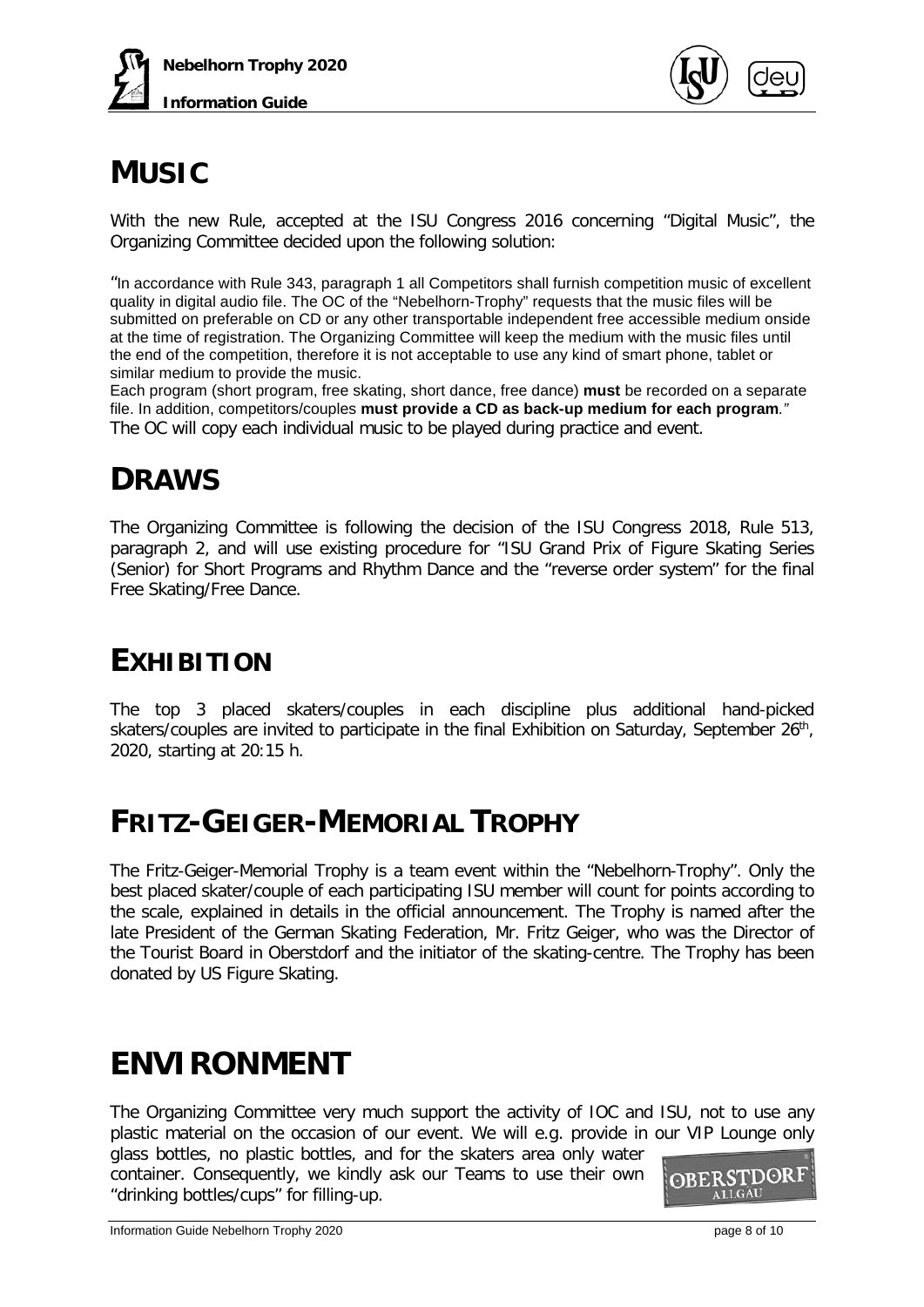

Regulations concerning service during "Covid-19" time will be strictly observed.

We are sure, you will understand our action.

# **CONTACTS**

Please send your entire request regarding the competition to

Deutsche Eislauf-Union e.V. Menzinger Str. 68 D-80992 Munich phone: +49 89 8560 9420 fax: +49 89 8560 9426 E-mail: event@eislauf-union.de

With respect to the involvement of the ISU in the event, any questions related to the Challenger events should be addressed to

> International Skating Union Ms. Patricia Mayor Avenue Juste-Olivier 17 CH-1006 Lausanne entries@isu.ch

or

Peter Krick **Consultant** Am Schorn 38 D.82327 Tutzing [peter.krick@eventint.com](mailto:peter.krick@eventint.com) Phone: +49 8158 90 30 68

#### **Good luck, have a nice and safe travel to Oberstdorf**

**Your Organizing Committee**